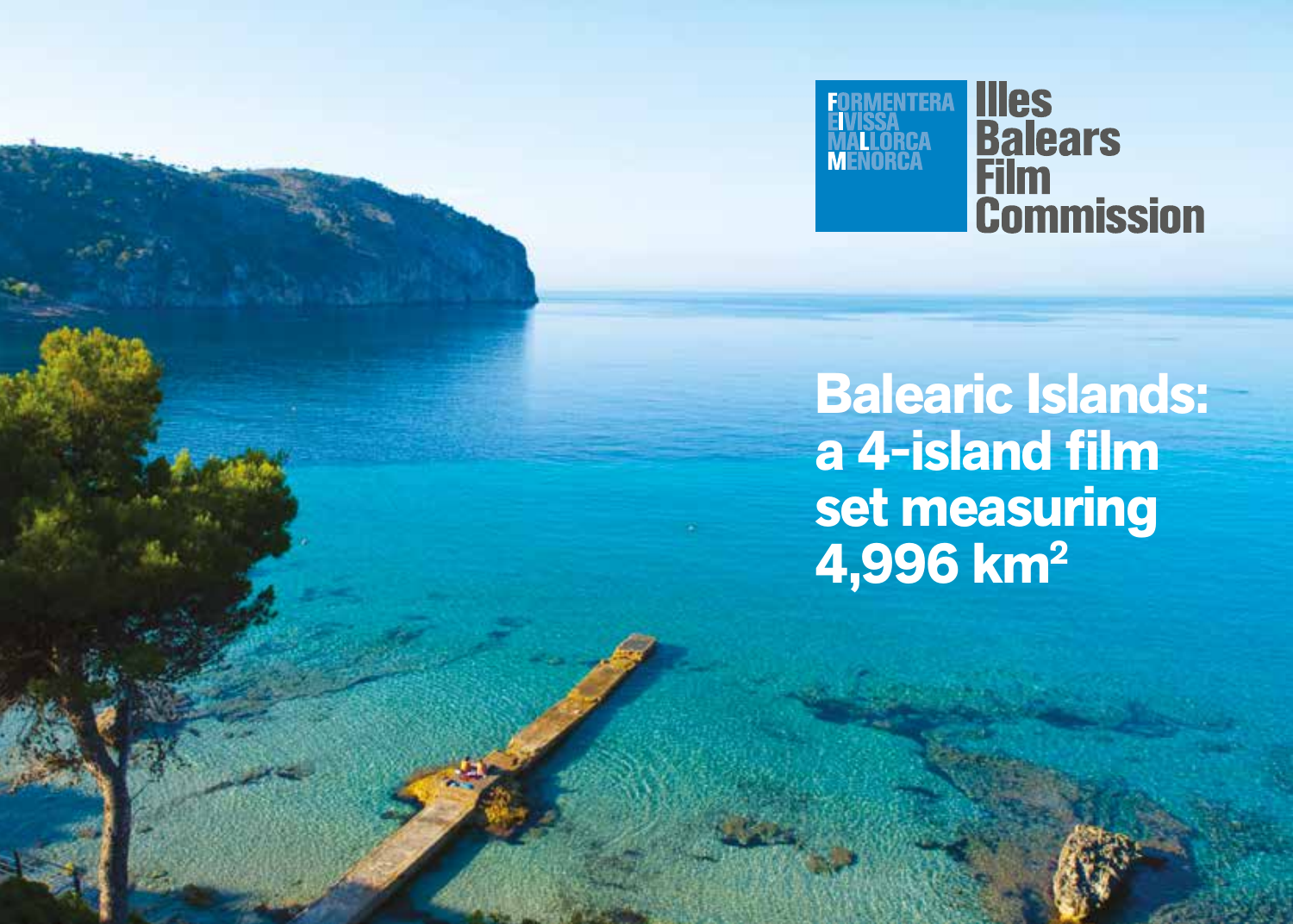## **Wide range of locations**

- 1,727 kilometres of coastline
- More than 100 kilometres of mountain ranges
- 13 protected natural areas
- 369 beaches: 218 sandy, 57 rocky and 14 gravel beaches
- 37 lighthouses and 69 harbours
- More than 45 streams ('torrents') and cliffs
- 67 municipalities with a wide variety of landscapes and heritage

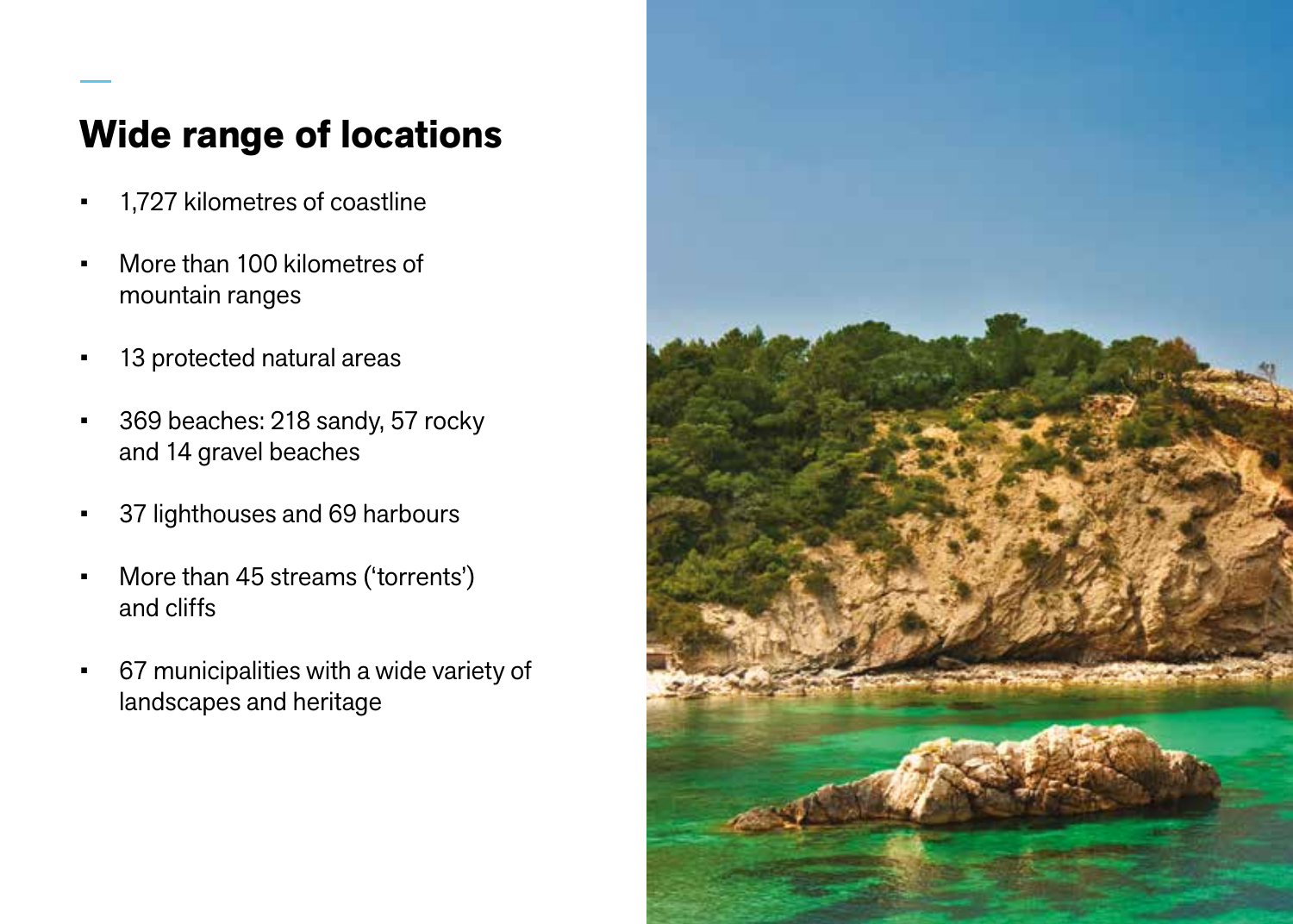**Only two hours away from London, Paris or Berlin**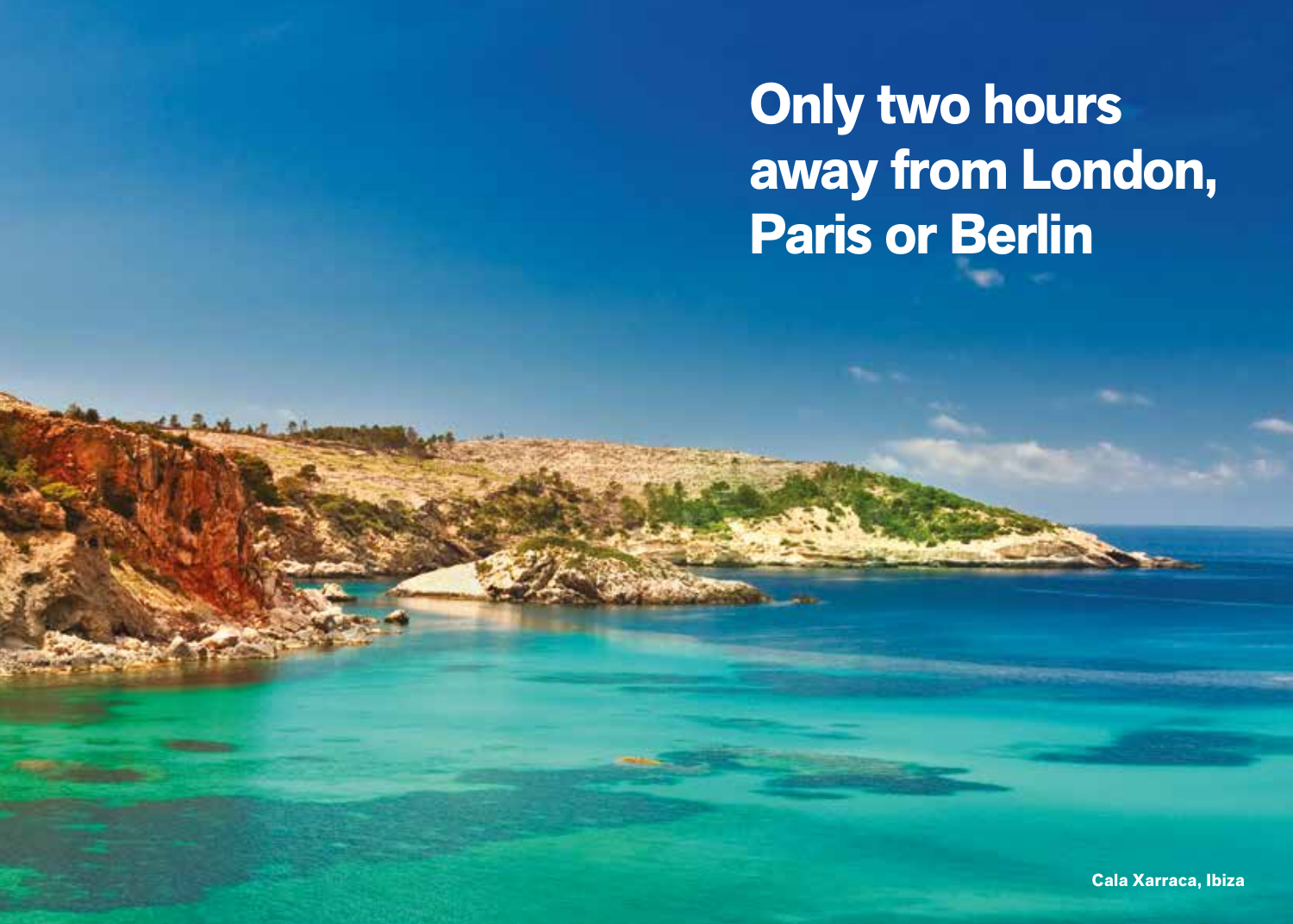

# **20% Tax Rebate for International Productions**

**Foreign film and TV productions** can access a **15% tax rebate** on their **eligible spend in Spain** if they meet the following **requirements:**

- There must be a **minimum eligible spend of 1M€**

- The foreign production company **must hire the services of a Spanish production company** which will collect the rebate from the Spanish Tax Authorities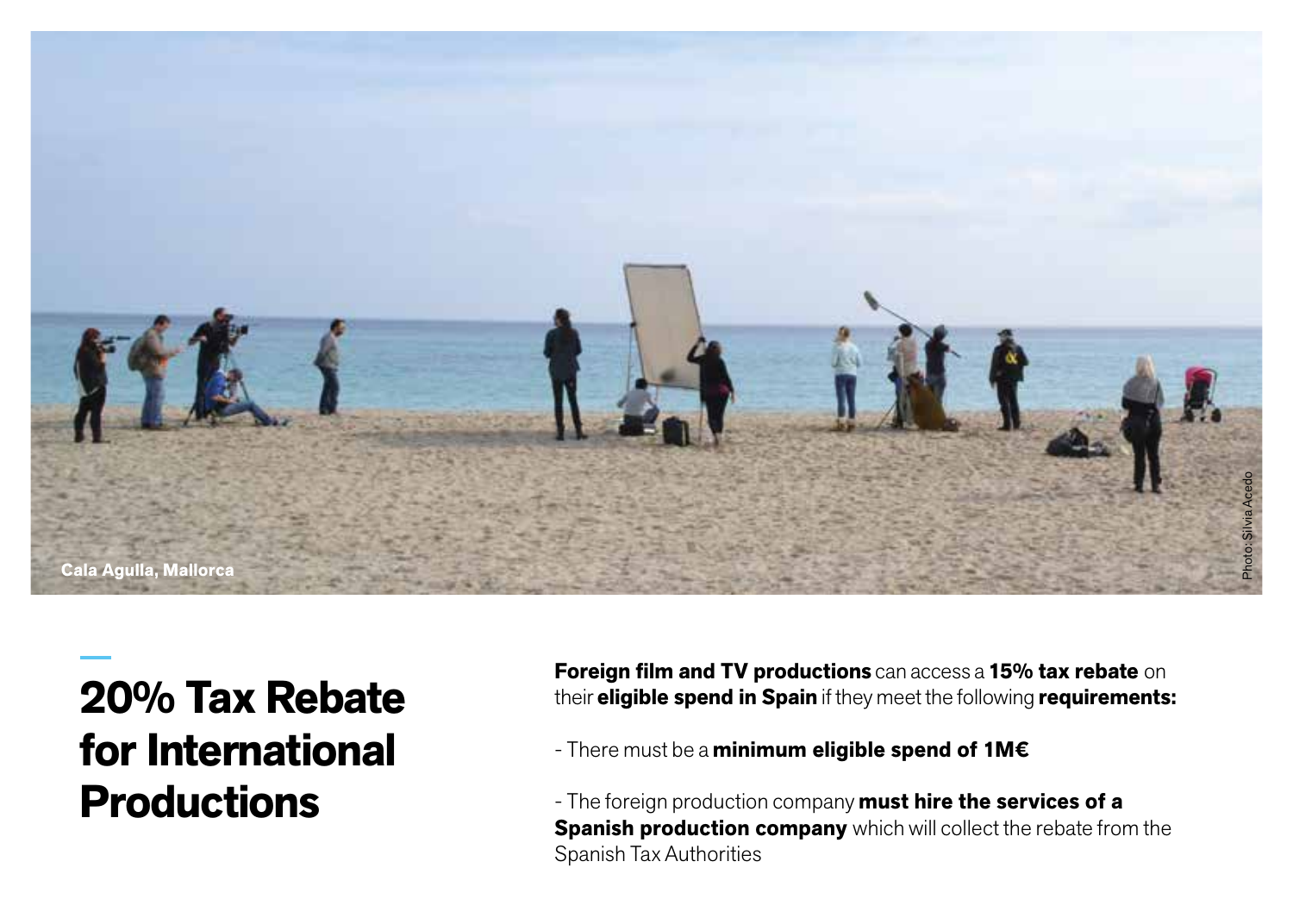## **Eligible spend**

- Creative staff (director, screenwriter, composer, DoP, main actors, film editor, production designer, sound mixer, costume designer and key make-up artist) with tax residence in Spain or in another state of the European Union, capped at maximum 50,000€ per person

- Expenses derived from the use of technical industries and other service providers based in Spain:

- Staff (other than the creative staff previously stated)
- Extras and stunts
- Set construction and props
- Location rentals
- Costumes, make-up and hair supplies
- VFX + SFX materials
- Camera + light, grip material
- Post-production
- Catering and hotels of staff directly related to the production
- Transport within Spain
- Civil liability insurance directly related to the production

The production can claim **up to to 3 million euros** in tax rebate, calculated as the 20% of the total eligible spend in Spain.

#### ILLES BALEARS FILM COMMISSION DISCLAIMER

This text briefly summarizes the highlights of the Spanish Tax Rebate. It is strongly advised to take any accounting, legal or investment decisions upon further consultation with legal advisors and / or a local Spanish production company that can assess your production in deeper detail.





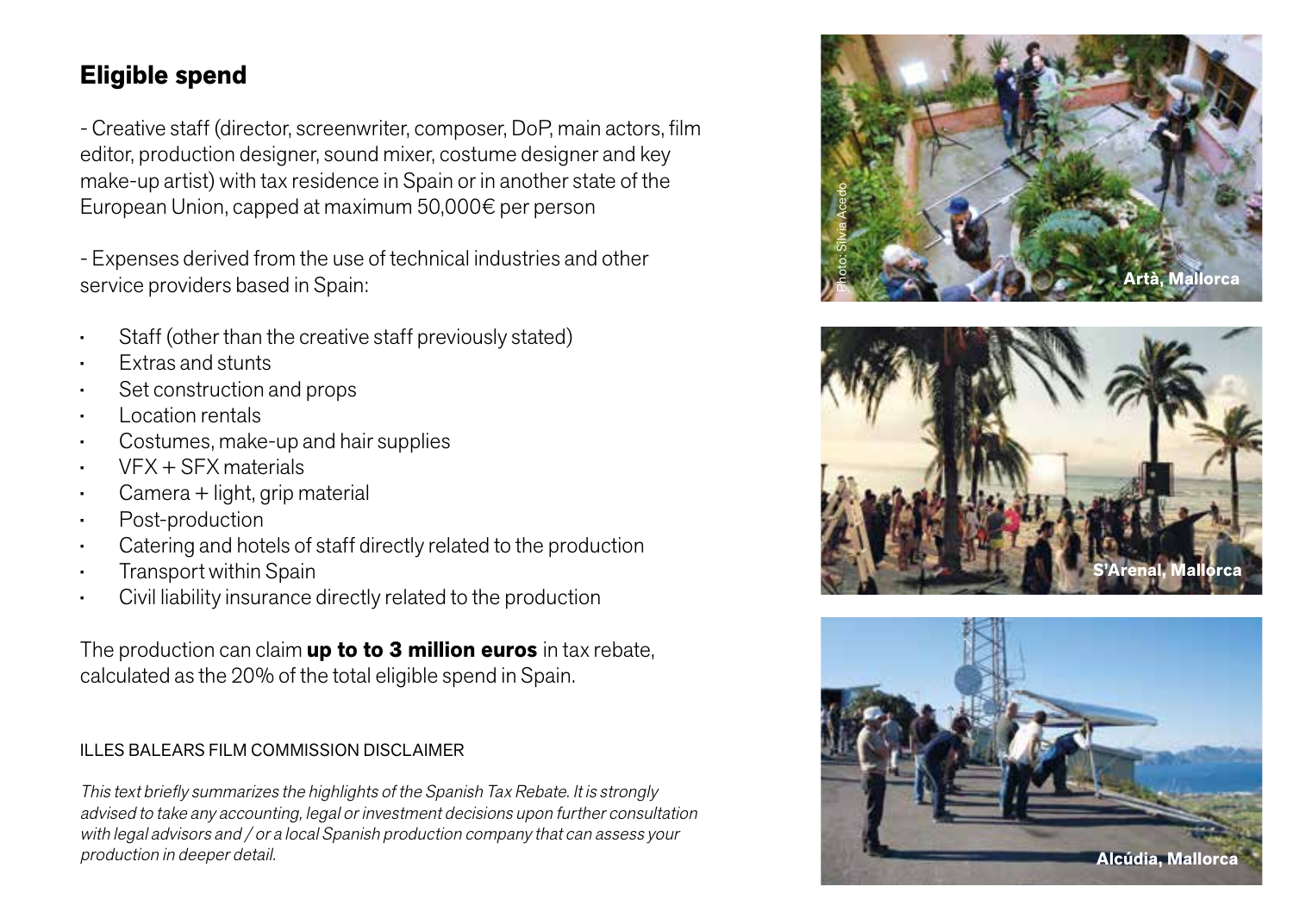

# **Come and shoot in Mallorca, Menorca, Ibiza and Formentera**

"There's a young and energetic film scene in the Balearic Islands – motivated, dedicated and ready for the adventure. Combined with a rich variety of breathtaking film locations this is the perfect setting for a playing a vital role on the map of filmmaking in Europe."

Marion Döring Director European Film Academy / Producer European Film Awards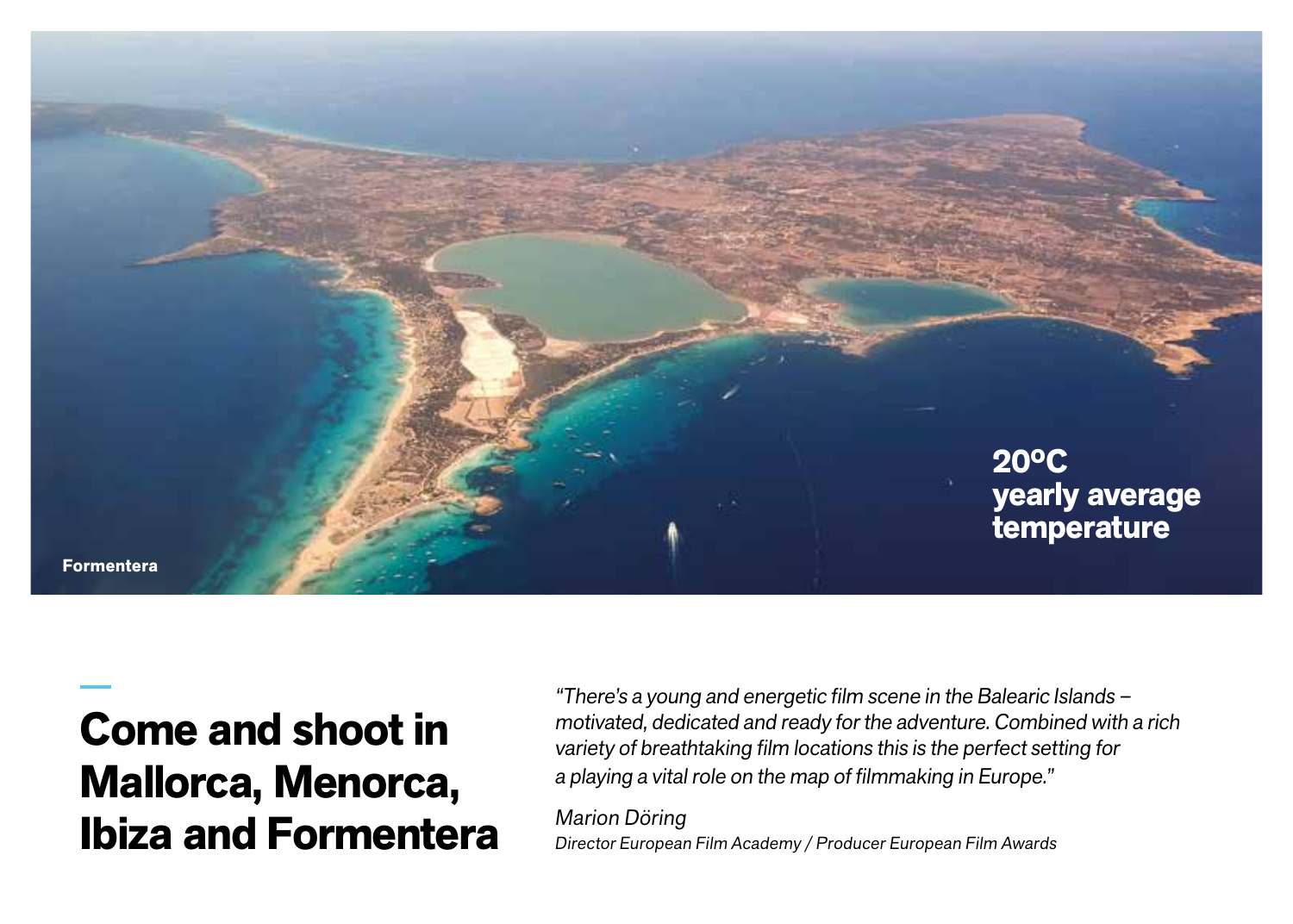





## **10 good reasons to shoot with us**

**1**

**2**

**3**

**4**

**5**

**Just 2 hours away from any European capital, with excellent air connectivity, Palma being the 3rd busiest airport in Spain.**

- **Diversity of locations: from cities with 500,000 million inhabitants to unspoiled rural areas.**
- **All locations are nearby: from the sea to the mountains in just 10 minutes!**
- **Fly from island to island in only 20 minutes.**
- **More than 50 audiovisual production companies and more than 250 qualified audiovisual professionals with international experience.**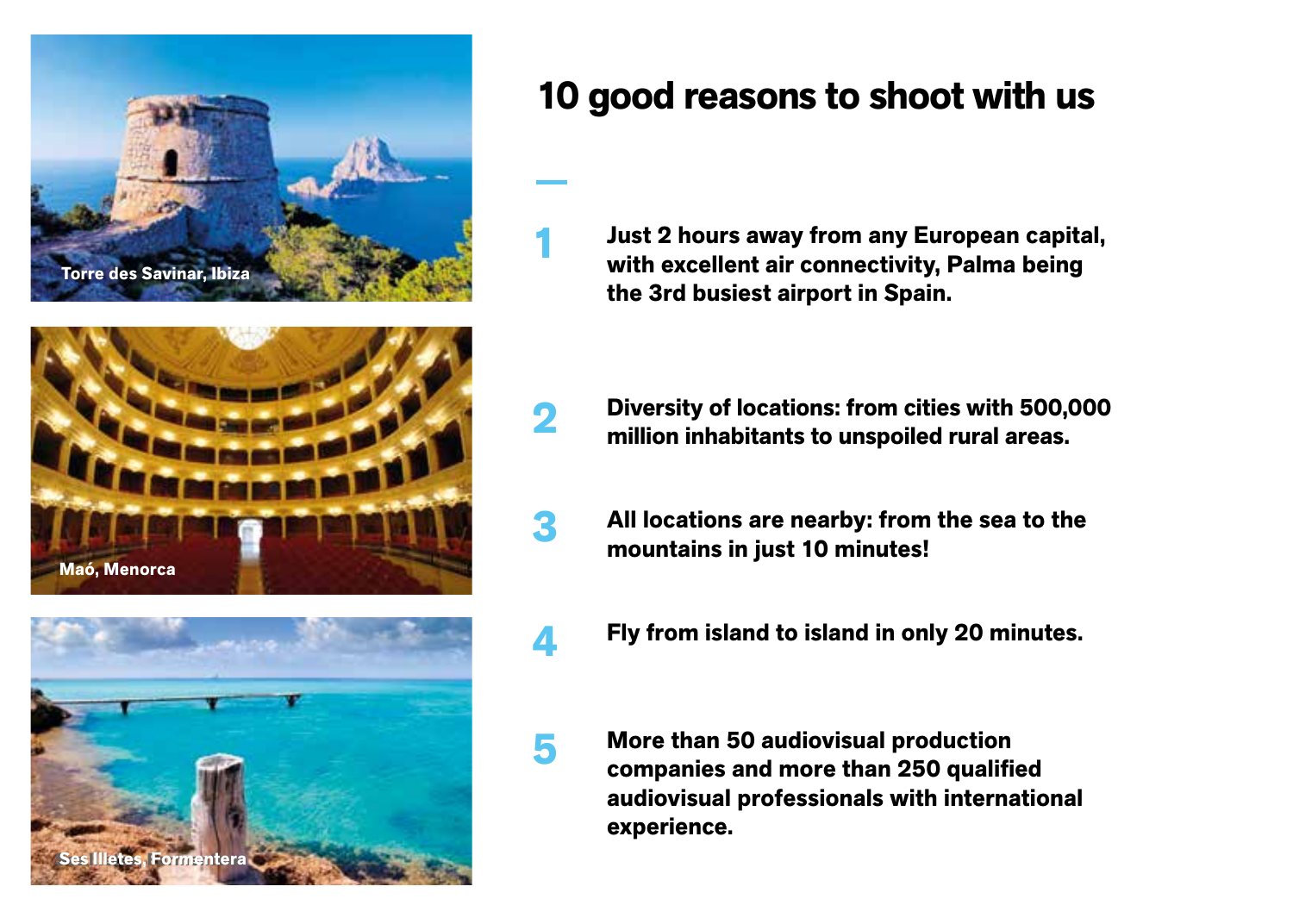





## **Multiculturalism and multilingualism are part of our DNA: film here and feel at home.**

**6**

**7**

**8**

**9**

- **More than 300 days of sunshine per year. 10 hours of sunlight per day in winter and up to 16 in summer.**
- **Full range of infrastructures and facilities with more than 300,000 beds and 1,300 hotels.**
- **More than 200 audiovisual projects (advertising, fiction, documentaries, cartoons and TV) are shot in the Balearic Islands every year**
- **The Illes Balears Film Commission works as your one-stop resource for shooting in the islands, speeding up and facilitating the logistics of your project. 10**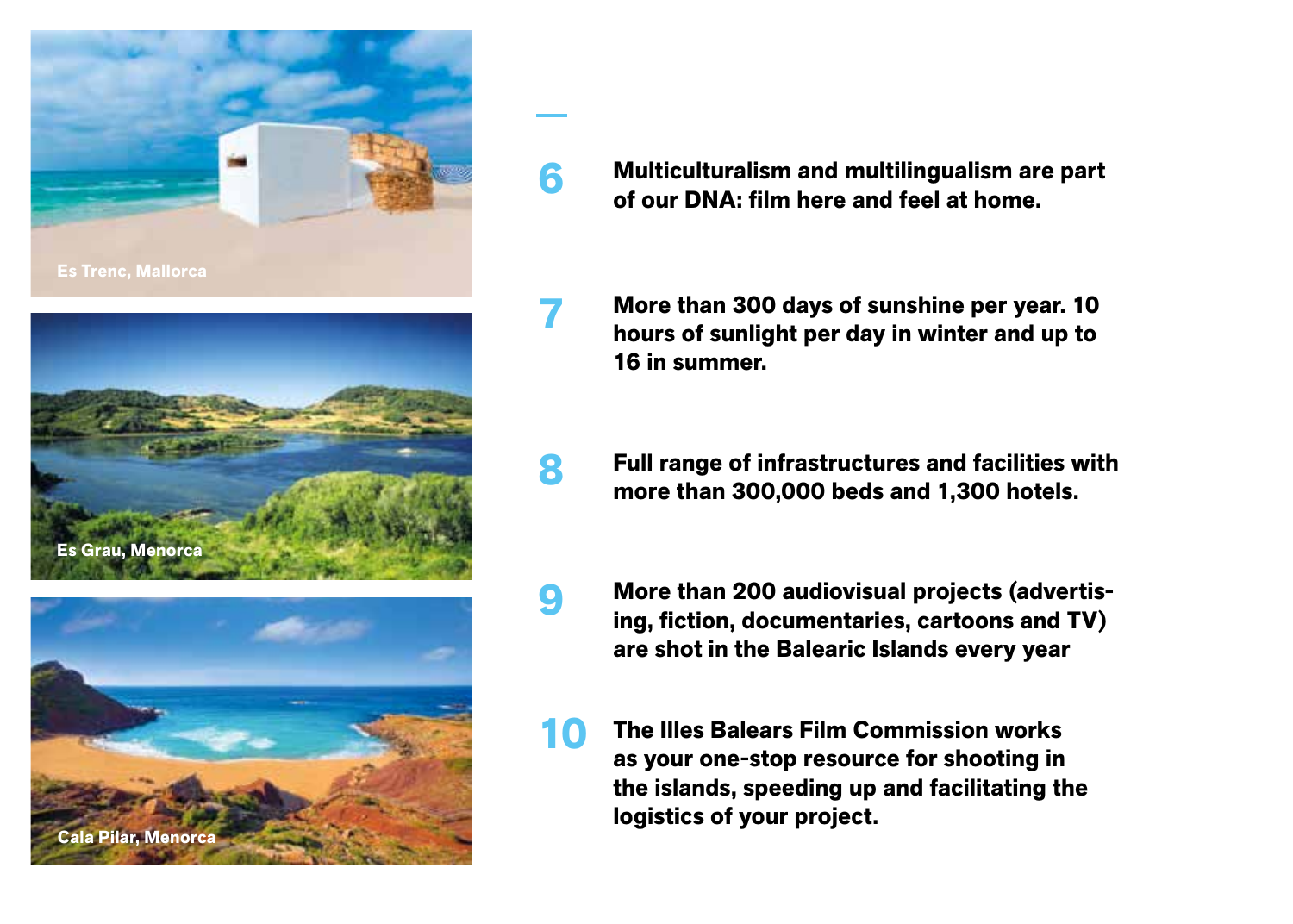**Sa Calobra, Mallorca**æ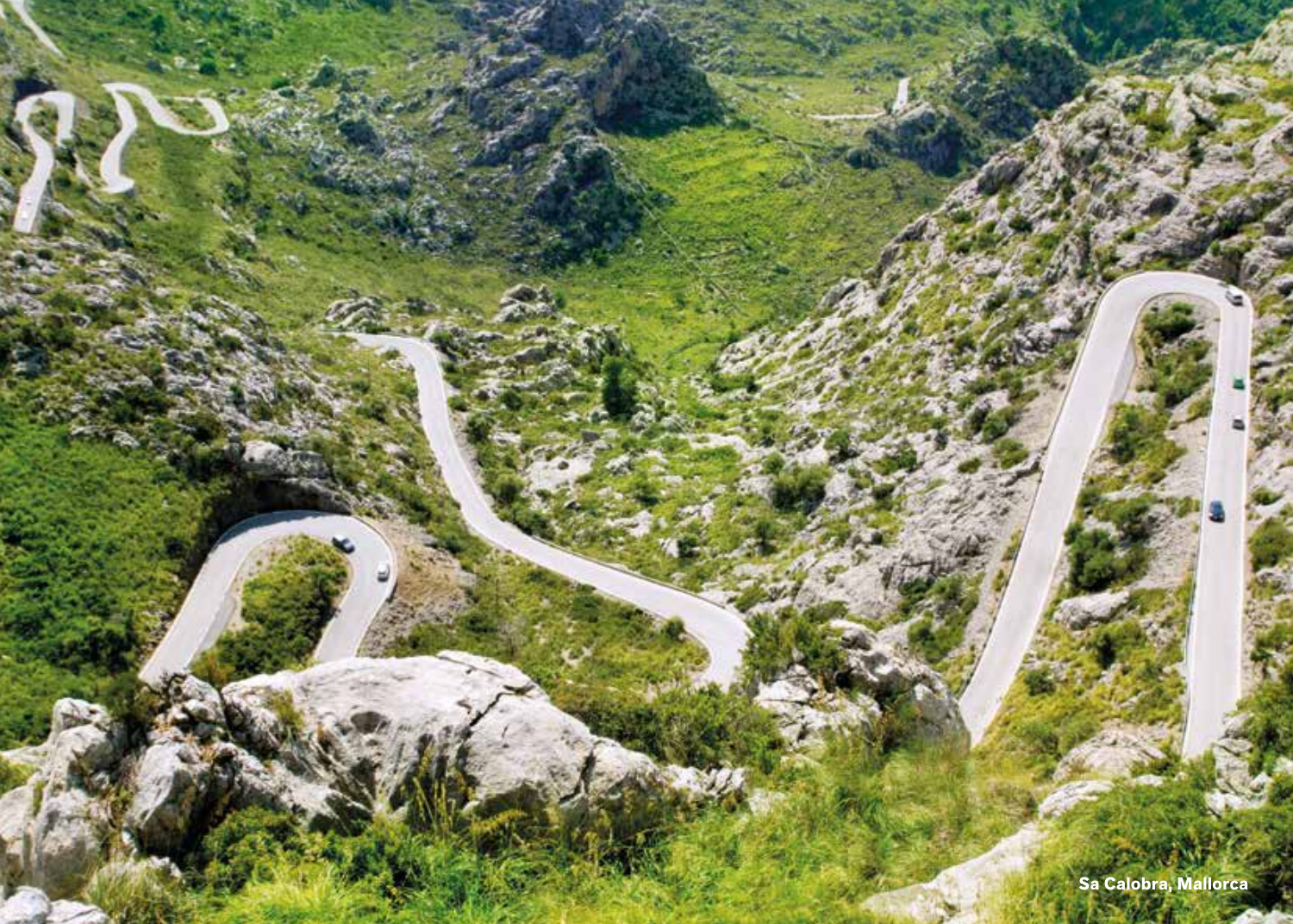



## **About us**

**Cala Figuera, Mallorca Cala Figuera, Mallorca Ibiza**

The Illes Balears Film Commission (IBFC) is a public and free service office run by the Department of Culture of the Government of the Balearic Islands. Its main objectives are to **promote and facilitate film shoots** throughout the Balearic Islands and stimulate the growth and consolidation of the region's film industry and associated services.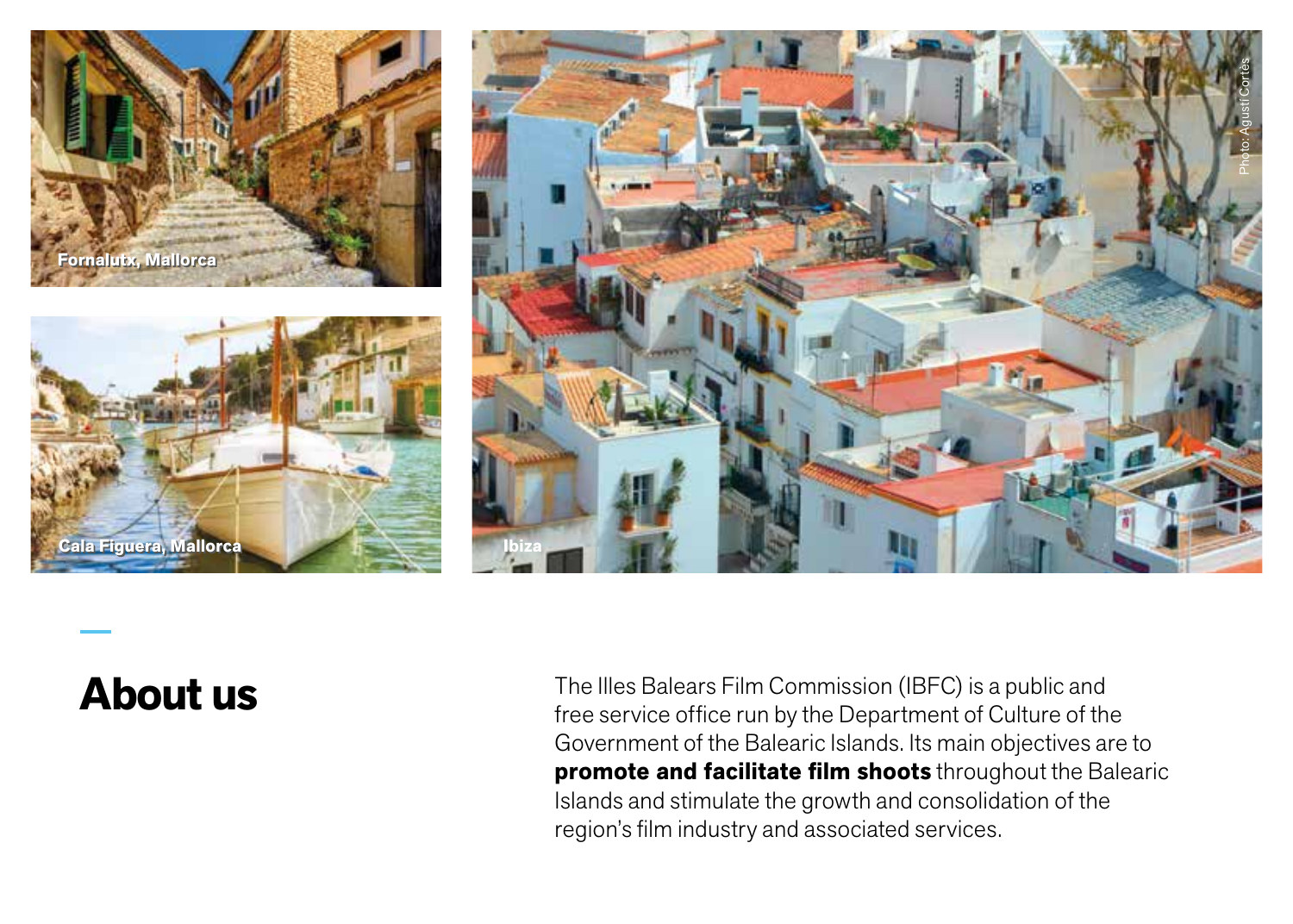

The Illes Balears Film Commission is a member of the **Spain Film Commission** (SFC), the **European Film Commission Network** (EUFCN) and the **Association of Film Commissioners International** (AFCI)



The IBFC also seeks to promote the **internationalization** of the Balearic Islands' audiovisual companies, facilitating the presence of our producers and companies in international markets and festivals, supporting the distribution and promoting co-production.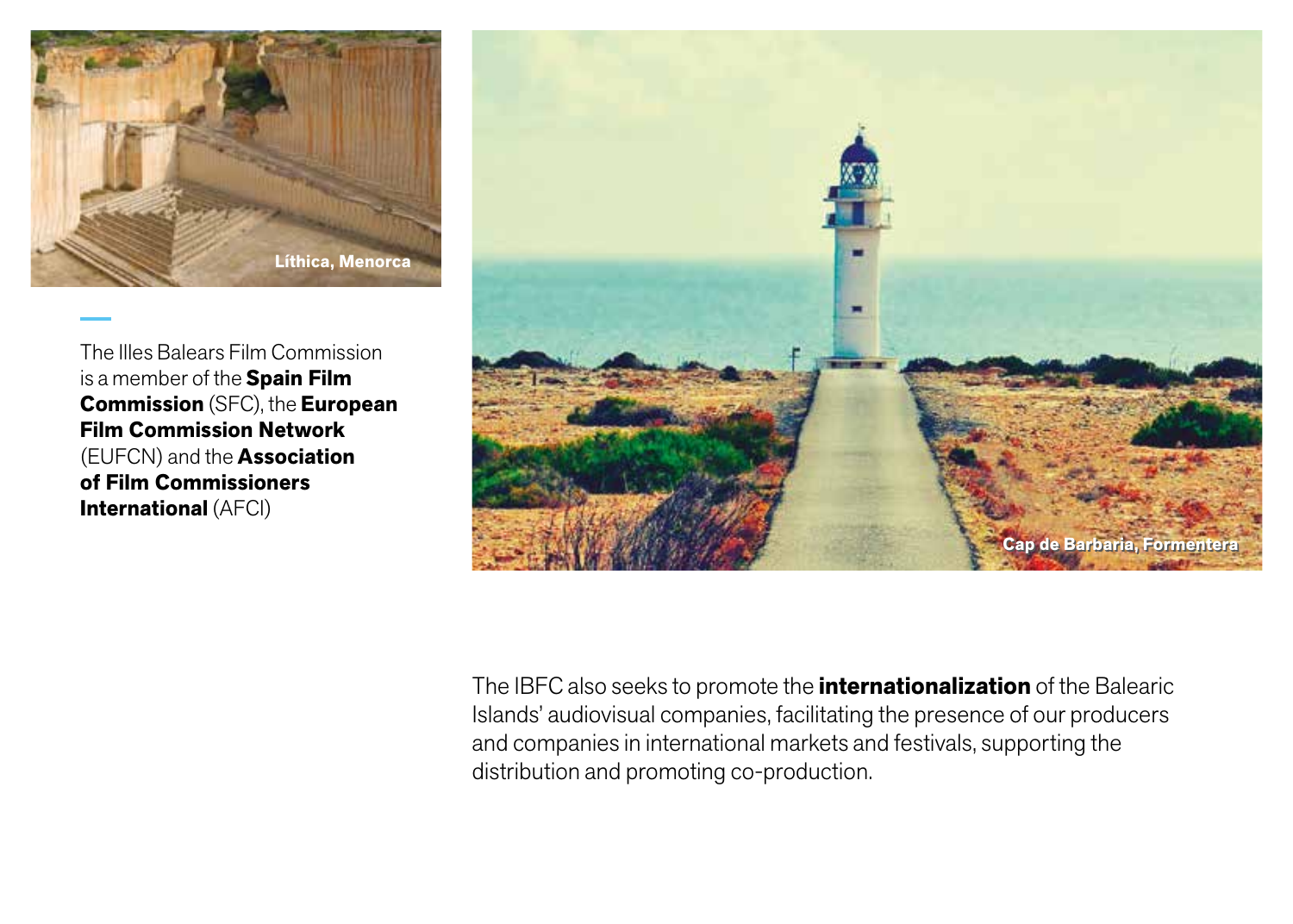# **Film Funding**



## **IBFC and ATB**

The Balearic Islands' Film Commission and the Balearic Islands' Tourism Agency have signed a collaboration agreement to promote the islands as a filming location. One of the aspects of this agreement is the in-kind contribution of travel expenses as well as the organization of travel, accommodation and other complementary services.

Beneficiaries can be Balearic Islands' producers or international producers in co-production with a local production company.

More information: info@illesbalearsfilm.com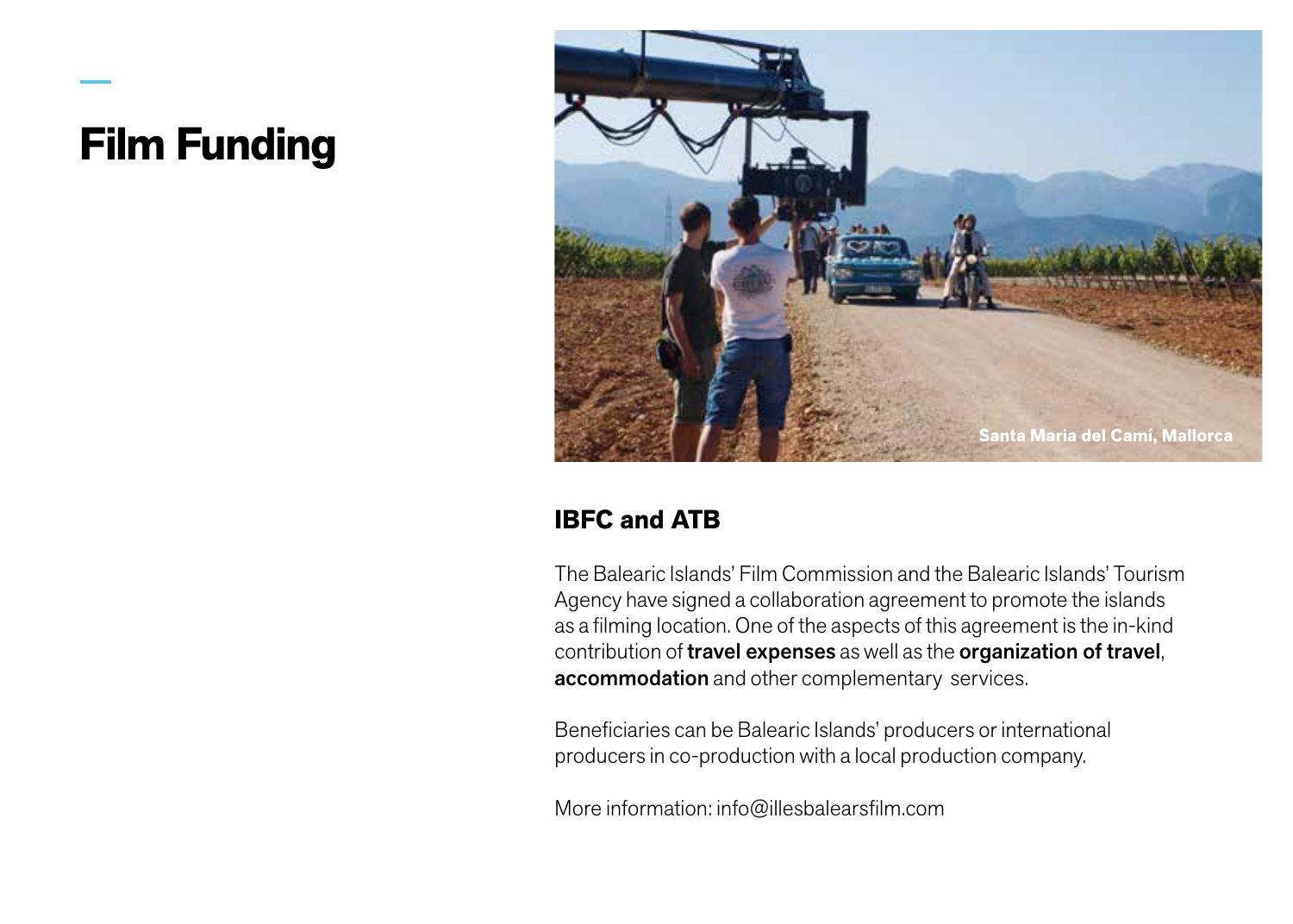

## **IBFC and ILLENC**

The Institute of Language and Culture (ILLENC) is a public entity under the Regional Ministry of Culture, Participation and Sports of the Government of the Balearic Islands. It encourages and promotes the cultural industries of the Balearic Islands. It provides **three lines of support to the audiovisual industry:**

#### **1 - Internationalization**

Funding to promote the internationalization of productions which are filmed in the Balearic Islands in order to promote their presence on the market and in festivals.

#### **2 - Audiovisual production**

Funding to support audiovisual productions for local and international audiovisual producers who are associated with a producer from the Balearic Islands.

### **3 - Festivals and fairs in the Balearic Islands**

Funding for organizing film festivals and fairs in the Balearic Islands.

More information: info@illesbalearsfilm.com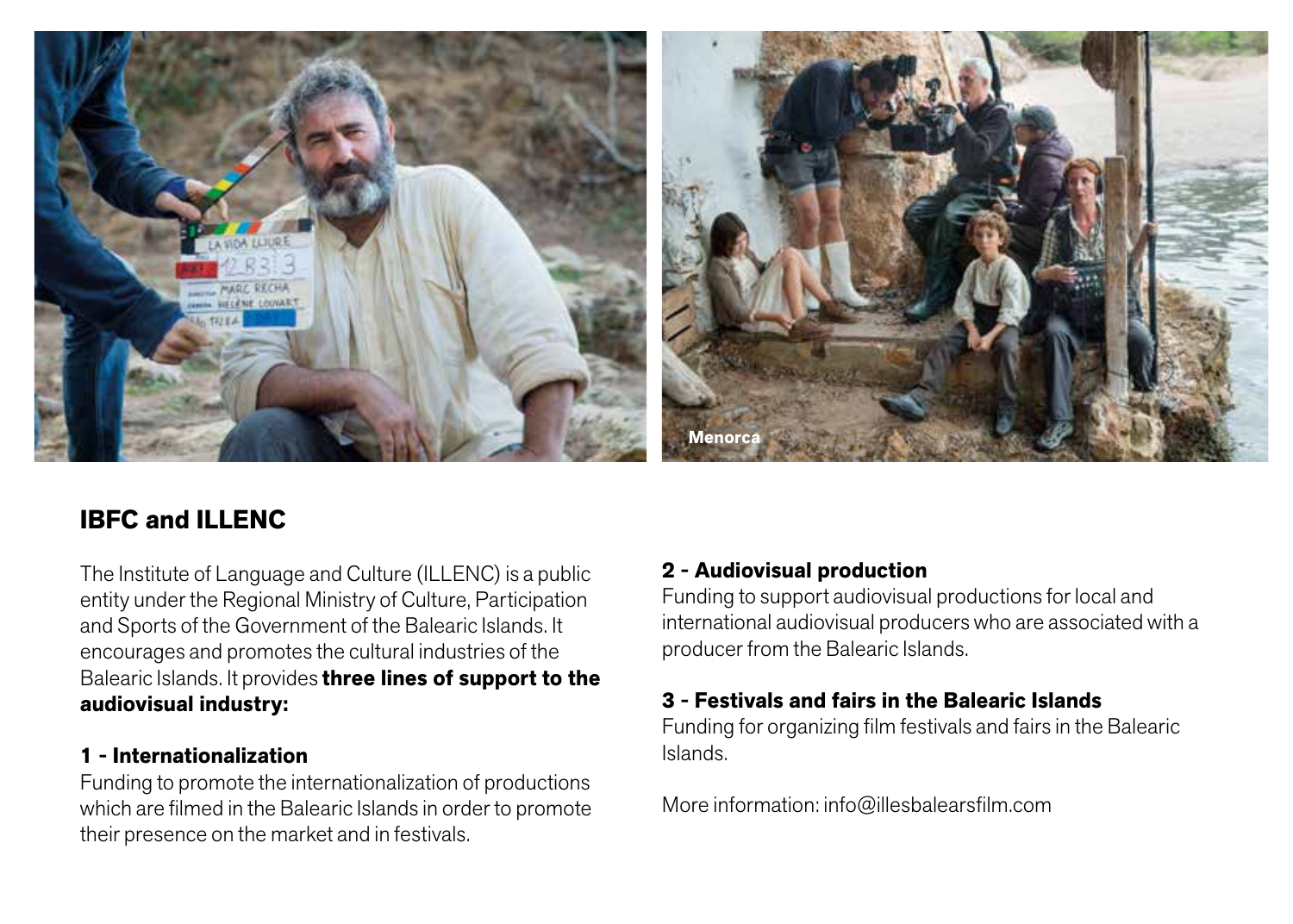# **Contact**

Don´t hesitate to contact us. We´re here to help you.

**Regional Ministry of Culture, Participation and Sports Government of the Balearic Islands**

**Illes Balears Film Commission**

Carrer de la Protectora, 10 07012 Palma, Illes Balears Tel.: +34 971 177 348 info@illesbalearsfilm.com

**illesbalearsfilm.com**

**Àngela Bosch Rius** IBFC Manager & International Promotion abosch@iebalearics.org +34 971 177 348

## **General Information**

info@illesbalearsfilm.com +34 971 177 348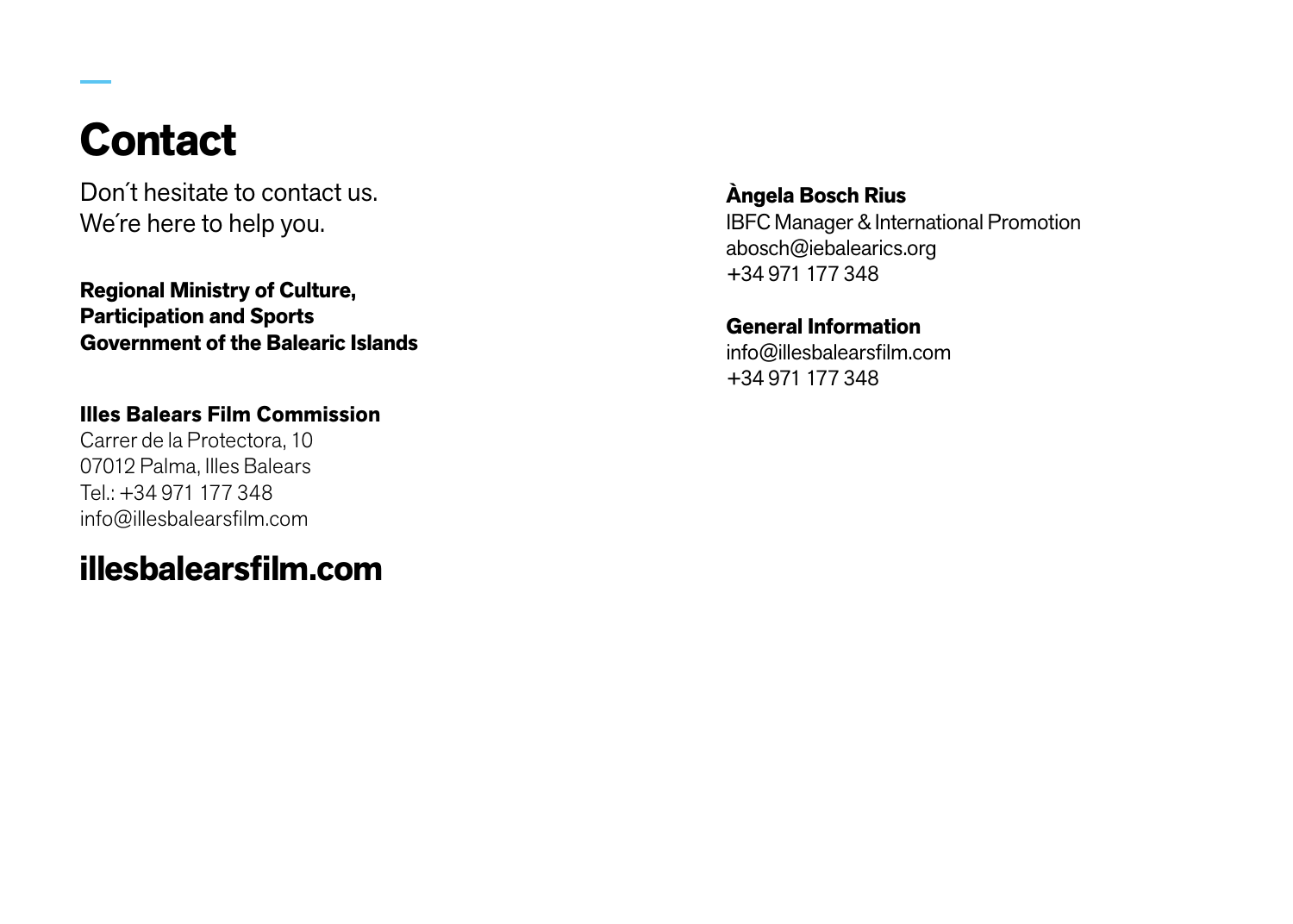**Banyalbufar, Mallorca**